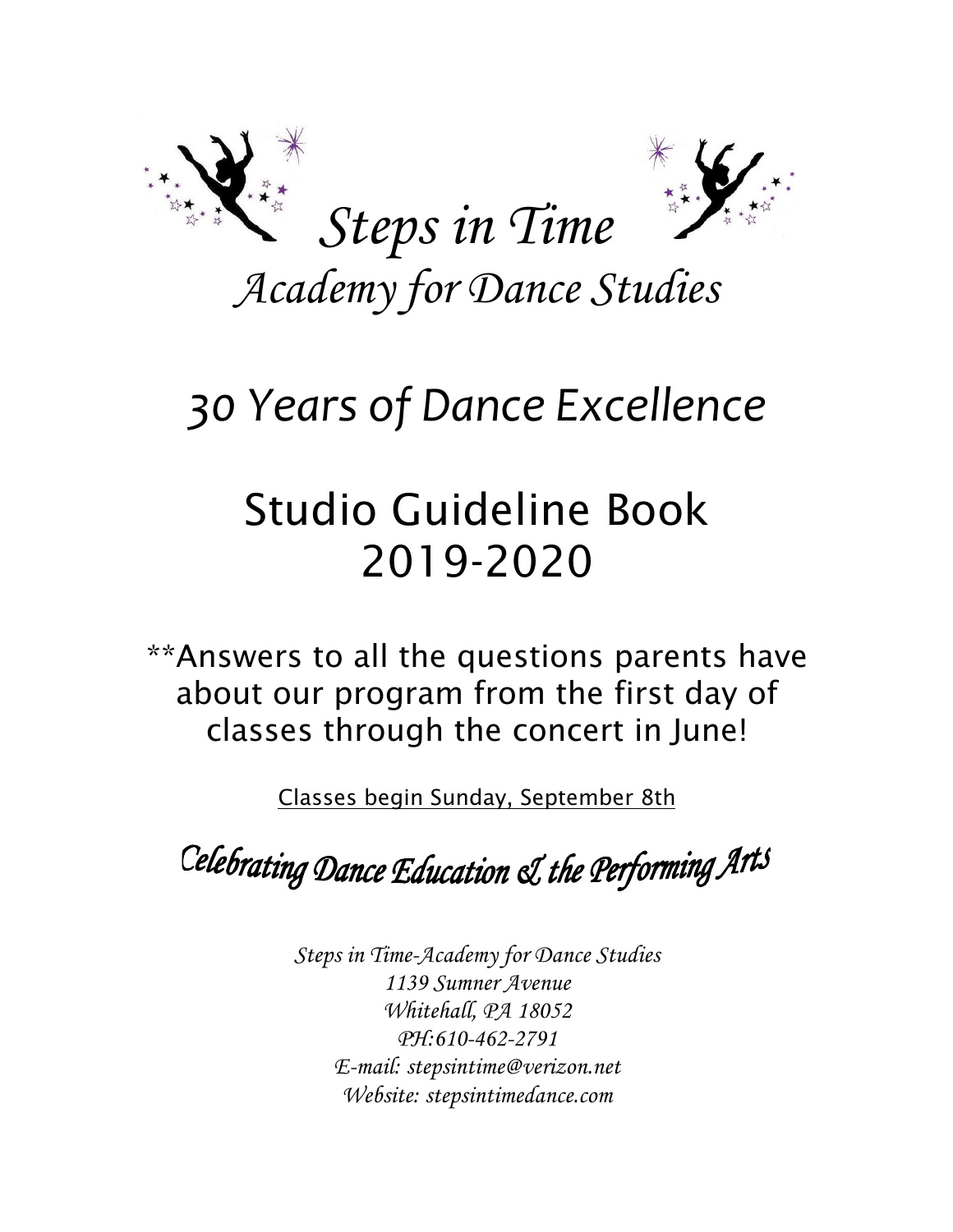# *MEET THE STAFF*

#### **Kathleen Treat, Artistic Director, Owner**

Kathleen holds a BFA in Dance, Theater and Literature from Kutztown University where she studied ballet, tap, jazz, lyrical and musical theater. She is also a graduate of Walnut Hill High School for the Performing Arts in Natick, Massachusetts where she was a member of the National Youth Ballet. She was one of three dancers chosen to represent the National Youth Ballet at Regional Dance America in 1991 and 1992. Mrs. Treat studied and performed with the Boston Ballet, Pittsburgh Ballet, and The Rock School in Philadelphia. She has worked with renowned dance teachers as Sean Lavery, Suki Schorer, Violette Verdy, Sydelle Gomberg, Roy Kaiser and many more. Locally, she trained with the Lehigh Valley Ballet Guild under the direction of Alexi Ramov. She is a member of the National Dance Education Organization and a studio representative for National Dance Week.

Kathleen has been teaching at Steps in Time for 26 years and has been owner of Steps in Time since July 2004.

#### **Kim Shade, Instructor/Choreographer**

Kimberly's dancing career started at the age of three in the Lehigh Valley with Bailey's School of Dance and Contempo Dance Center. She was a member of Contempo Dance Center's resident dance companies, Contempo and Terpsichore, were she trained in Tap, Jazz, Lyrical, and Ballet. Ms. Shade has performed locally for concerts and events, such as May Daze and Super Sunday. As a member of Contempo Dance Company, Kim has competed throughout the Tri-state area at many conventions and competitions. She was, also, a recipient of many awards, titles, and scholarships; Her scholarships included extensive studies at Steps on Broadway and Henry LeTang School of Tap in Midtown Manhattan. In addition, she has studied with such dances greats as Luigi, Gus Giordano, Gregory Hines, Darryl Retter, Wayne Cilento (choreographer of Broadway's Aida and Footloose) and Thommie Walsh to name a few. She has taught locally for the past 20 years, and was the Artistic Director at the Dance Zone in South Allentown before finding her new home at Steps in Time. Kimberly started teaching at Steps in Time in August of 1998 and has been working with Inner Rhythms since 2000. Ms. Shade returns to Steps in Time for her 23rd season and looks forward to another exciting year.

#### **Bryna Witkowski, Instructor/Choreographer**

We are excited to welcome back Bryna to her 11th season with Steps in Time. She attended Steps In Time for ten years and was a previous member of Inner Rhythms for eight years. She is a 2003 graduate from William Allen High School's Dance Academy and Allegro dance team. She has a bachelor's degree in American Studies from Muhlenberg College. During her college career, she continued to study ballet, jazz, modern and hip-hop. After graduating from college, Bryna taught dance at her former high school. She recently received her Masters degree in school counseling and is the guidance counselor at Parkland High School.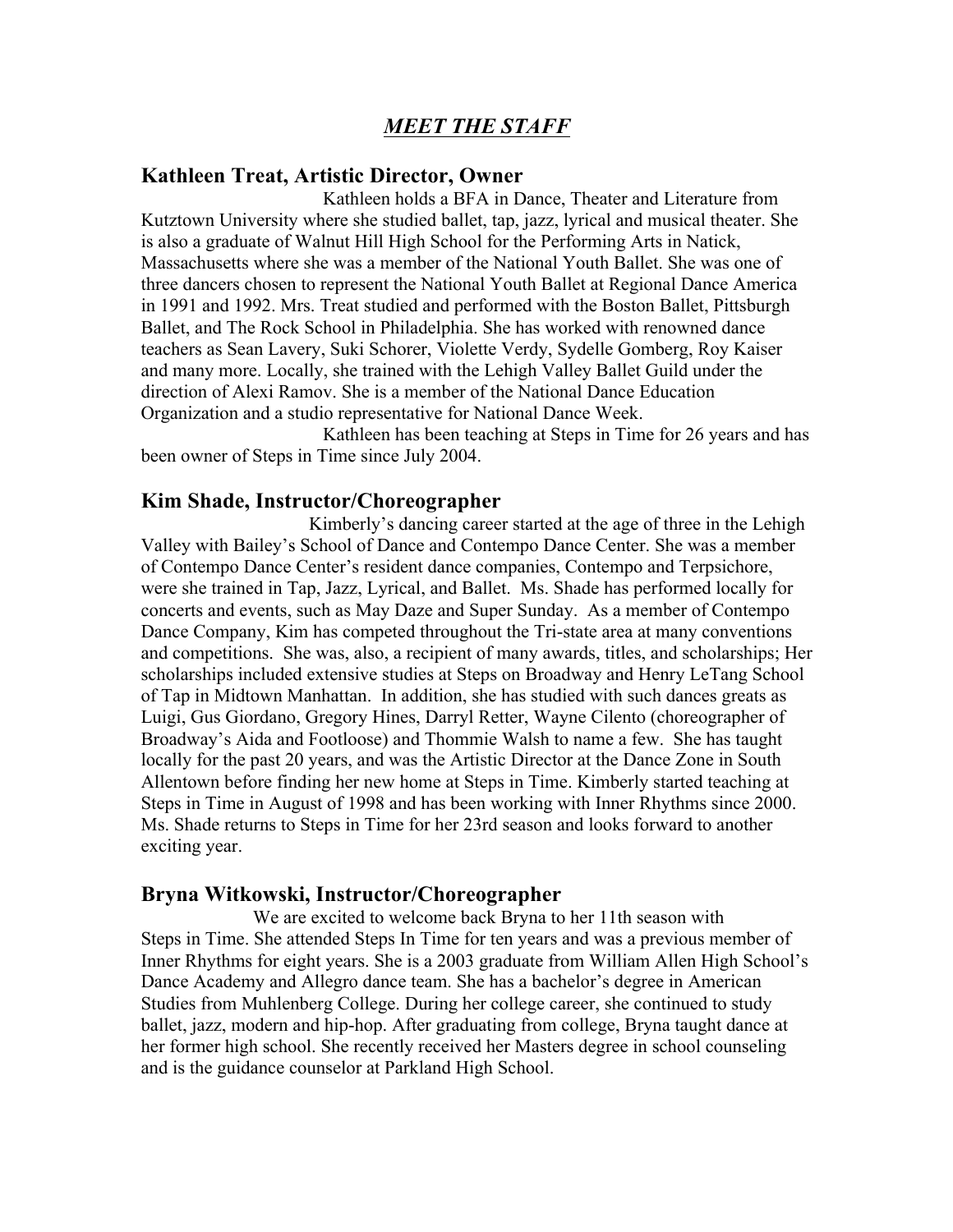## **Krista Grammerstorf, Instructor/Choreographer**

We so excited to welcome Miss Krista back for her second season. Krista began her dancing career at the age of 2 and is trained in Ballet, Hoofing/Broadway Tap, Jazz, Modern, African and Hip-Hop. Krista grew up training at Chester Valley Dance Academy and Kimberton Dance Academy where she was taught under direction of Brittany Ryan, Tim Early and Michael Nguyen. She had the opportunity to choreograph and perform at the Kimmel Center for Performing Arts, Wilma Theater, and Arts Bank Theater in Philadelphia with Footwerx Tap Company from 2013-2016 under direction of Darrell Williams. Krista has been the choreographer for the Phoenixville Area Middle School's spring musical and fall play for the past four years. She is the founder and teacher of Phoenixville School District's dance team and summer dance program. Krista is currently studying Dance Choreography/Performance and Business at Muhlenberg College in Allentown, PA. At Muhlenberg, she is a member of the Perkulators jazz dance team, Muhlenberg Dance Association, and has been cast in their Mainstage Dance Faculty Productions as both a soloist and company member. In 2018, Krista joined the Philadelphia based modern company, Opus 1 Contemporary under direction of Lina McMenamin and Tim Early. She had an amazing first season and can't wait for another season.

## **Angela Mazzola, Instuctor/Choreographer**

We are so excited to have Angela returning for her  $2<sup>nd</sup>$  season with Steps in Time. Angela graduated from Steps in Time in 2018. She studied at Steps in Time for over 10 years and was a member of our resident dance company, Inner Rhythms. During her time at Steps in Time, she excelled in all genres of dance including tap, ballet, jazz, contemporary, hip hop and pointe. With Inner Rhythms she performed in many dance competitions and community performances. She is currently at Northampton Community College pursuing her college degree.

# *POLICIES AND REGULATIONS*

## **Tuition**

Tuition at Steps in Time is a yearly fee that can be paid as the year in full or, over 10 installments. Tuition installments are made **one month in advance** beginning August 1<sup>st</sup> (or at registration) and ending May 1<sup>st</sup> (with  $\frac{1}{2}$  payment). Full payment for the year can be paid to receive a 5% discount on the year only if paid by October 31st. Please make checks payable to **Steps in Time**.

**1. A late fee of \$20.00 will be applied to any accounts with tuition installments received after the 15th day of each month. Late fees are accumulative. If your account goes unpaid for more than 2 months, your child cannot participate in his or her class until they are paid.**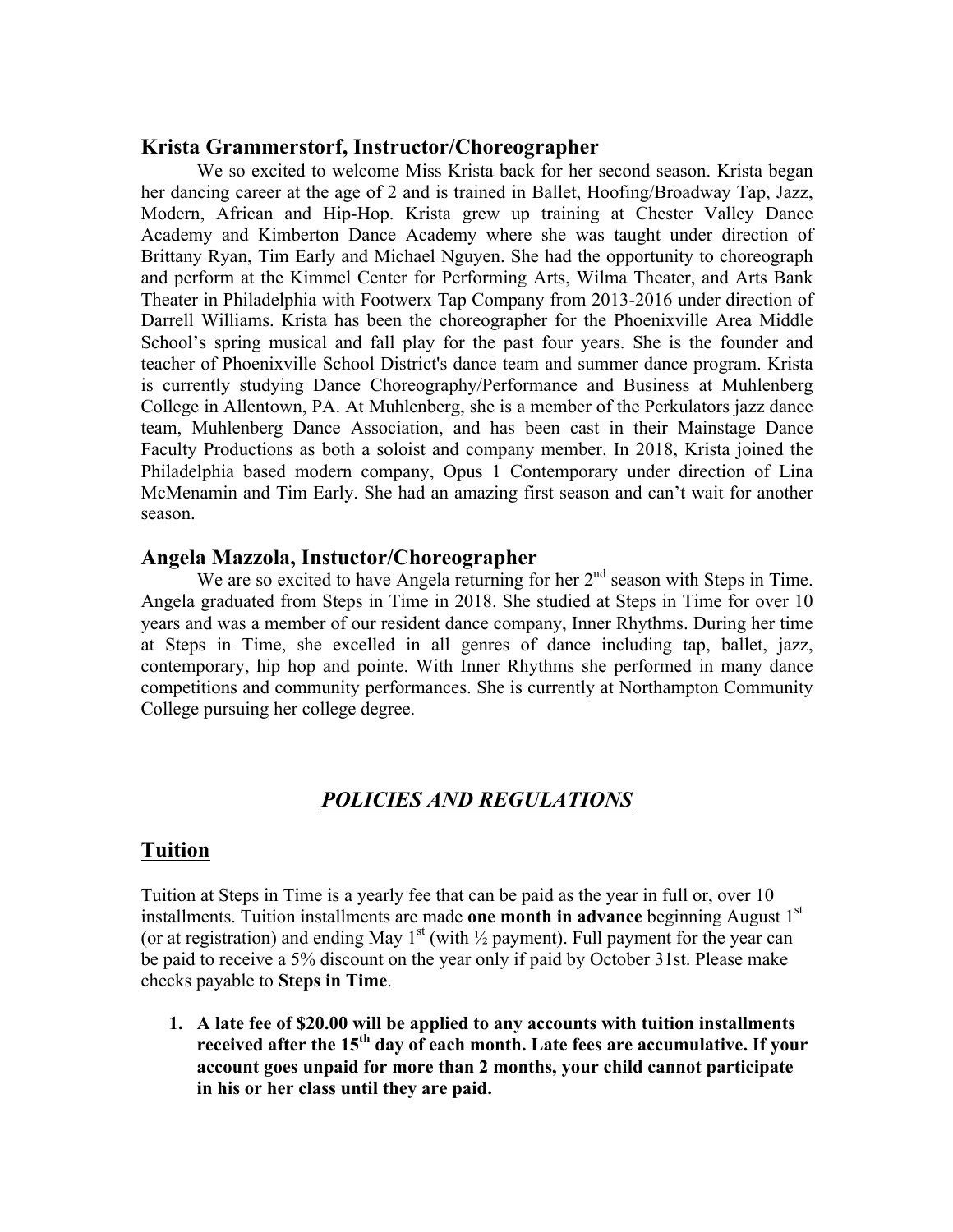- **2. Please submit your tuition payment in an envelope with the student's name written on the front and place it in the slot on the office door. If cash payment please pay exact amount in an envelope in the office door. Please do not hand tuition envelopes to the instructors!!!!**
- **3. Please specify, on the memo line of the check, the allocation of the moneys, i.e. tuition, costume, tickets, etc. This will help insure proper accounting records.**
- **4. There will be a \$25.00 charge for any returned checks.**

## **Classes**

Each class meets once a week from September 8th until the recital in June of 2020.

Class size is kept to a minimum and does not exceed the limitations of the studio. Class assistants are brought in to assist the instructors for larger or younger classes.

Please write student's names in their shoes and on their dance bags. There is a lost and found box in the girl's dressing room if you should misplace something.

### **Please be sure your son or daughter understands the following rules:**

**-There will be no gum chewing in class.**

**-All hair must be pulled back away from the face.**

**-Please respect the facility. Do not lean on the mirrors, hang from the barres or pull apart the dance floor. Food and drinks are not allowed in the studios. -Please note, we are not a babysitting service. Your child must be picked up when their class is over.** 

There is a waiting room for those adults who wish to wait. No one may observe classes with the exception being parent observation week. Everything that is required is available to buy through Steps in Time.

# **Dance Attire**

Below you will find the proper dress code for each style of dance as well as the color and type of shoe needed. All shoes and dancewear can be purchased at Steps in Time. Failure to follow these guidelines will result in your child unable to participate in the dance class. These guidelines are so we can better observe your child and correctly identify issues with his or her alignment and technique.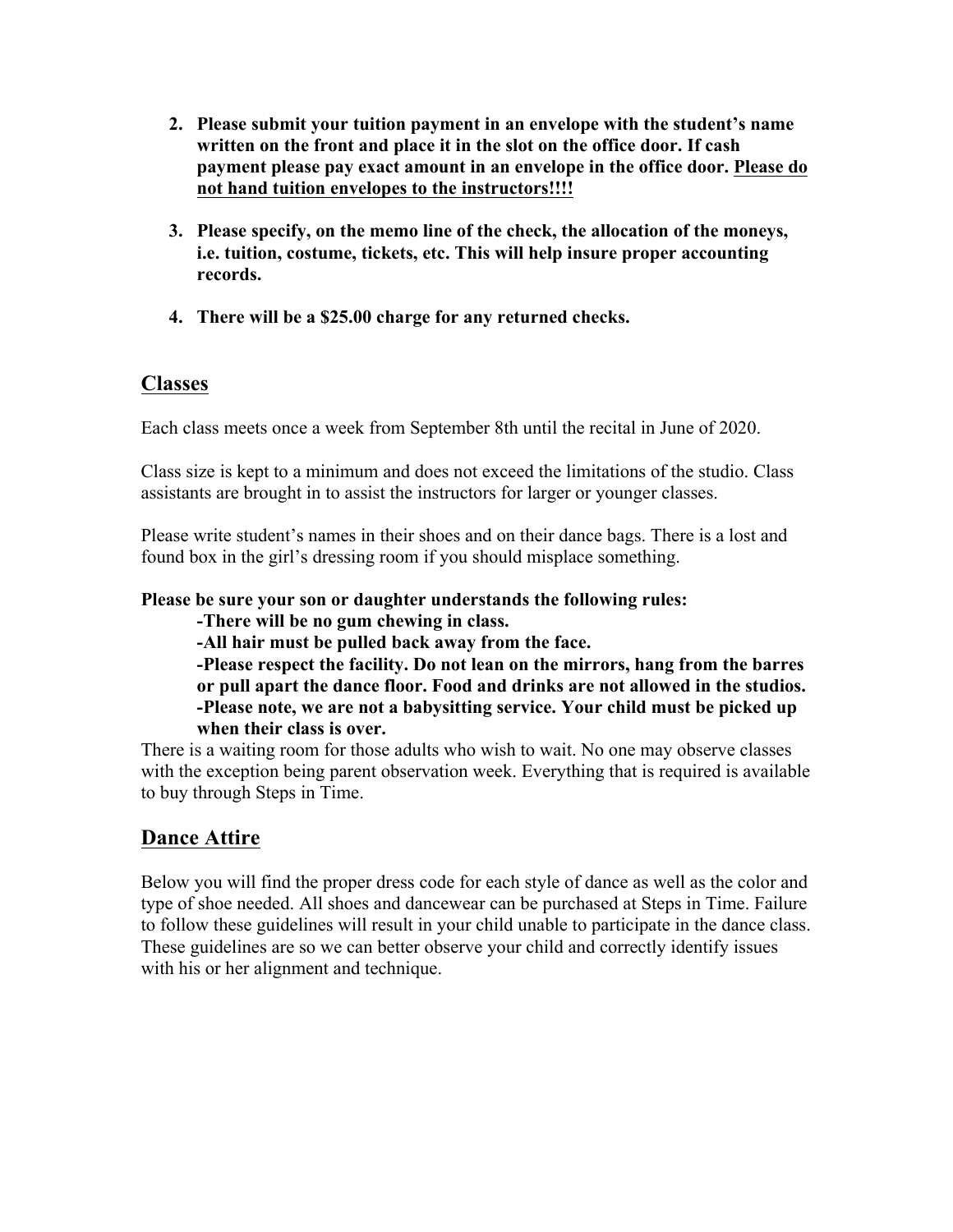#### Pre-School Creative Movement

Attire: Girls: Leotard and tights, dance dresses and skirts are allowed Boys: White tank and black pants Shoes: Girls: Pink ballet slippers

Boys: Black ballet slippers

#### Tap and Ballet/ Tap, Ballet and Jazz Combination Classes:

- Attire: Girls: leotard and tights, dance dresses, skirts and dance shorts are allowed Boys: white tank and black pants
- Shoes: Girls: pink ballet slippers, black tap shoes, black jazz shoes Boys: black ballet slippers, black tap shoes, black jazz shoes

#### Tap and Jazz Combination Classes:

Attire: Girls: Aerobic wear/dancewear, no t-shirts, sweatshirts, baggy pants or jeans allowed

 Boys: tight fitting t-shirt or tank and any color pants Shoes: Girls and Boys: black jazz shoes and black tap shoes

#### Classical Ballet and Pointe Classes

- Attire: Girls: Leotard and pink tights only, ballet skirts are allowed Boys: White tank and black pants
- Shoes: Girls: pink ballet slippers, pointe shoes recommended by instructor Boys: black ballet slippers

#### Lyrical Classes

Attire: Girls: tight fitting dancewear, no baggy clothes allowed Boys: shirt and any color pants No shoes are required for lyrical classes

#### Hip-Hop

Attire: Girls: Aerobic wear/dancewear Boys: comfortable clothes Shoes: Girls and Boys: black dance sneakers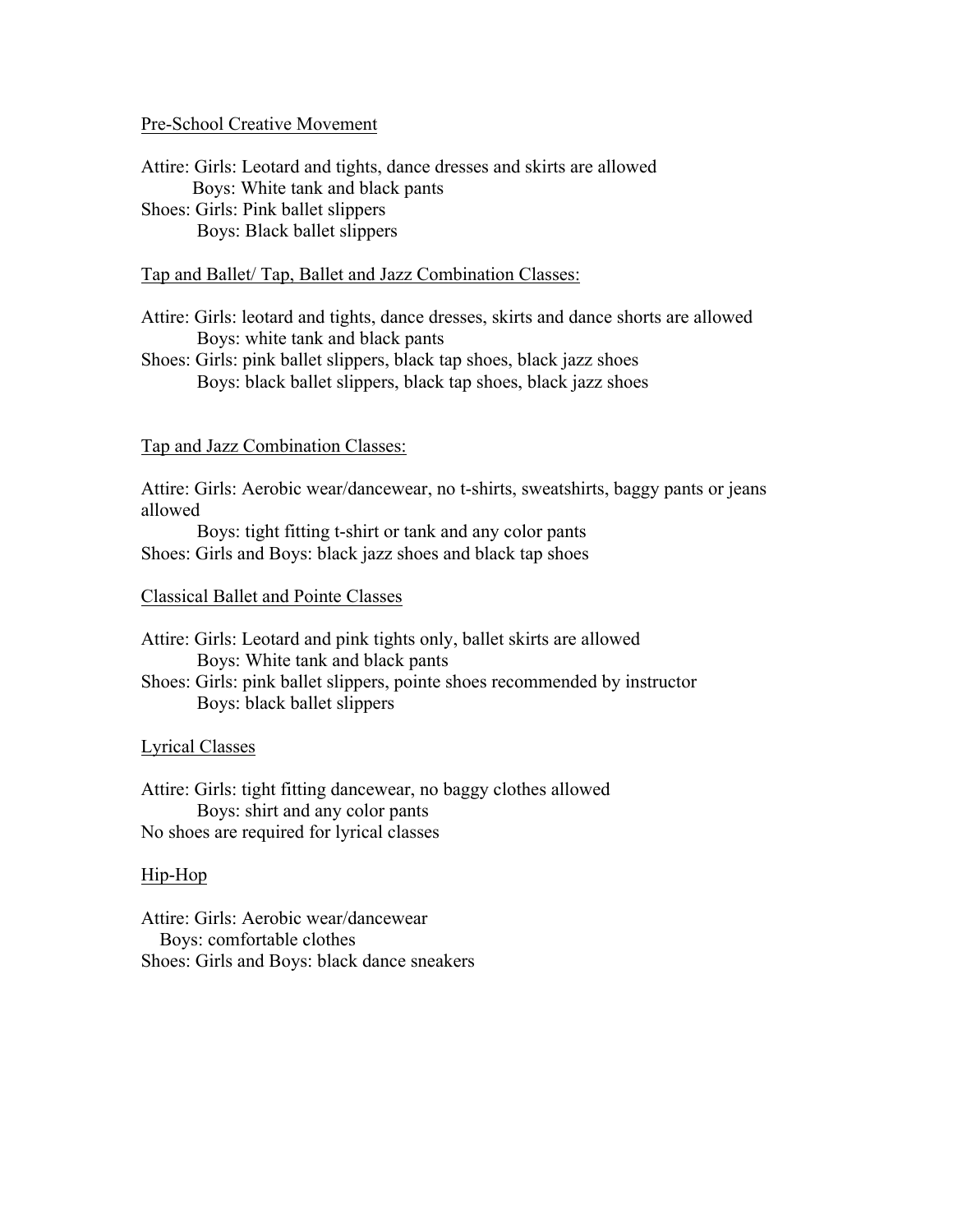## **Absences**

Attendance in a dance class is of the utmost importance for the student to learn and progress properly. If it is necessary for a student to be absent from class, the studio should be notified in advance of the student's class by calling the studio at 610-462-2791. No refunds are given for classes missed due to an absence. Choreography begins in January and at this time absences will be unexcused.

## **Costumes**

One costume is required per technique studied. Combination classes (with the exception of the pre-school classes) are considered two routine classes and will require (2) two costumes. The pre-school I and II classes only require one costume. The cost per costume is \$65.00. **A non-refundable costume fee of \$65.00 per costume is due in 3 installments. This fee includes costume, costume accessories and tights. Below you will find the payment schedule.** 

**Costume Payment Schedule:**

**1/3 payment due: week of October 7th 1/3 payment due: week of November 4th Final payment due: week of December 2nd**

## *If costumes are not paid by the above date, there is an additional \$15.00 fee added to each late installment.*

Students are measured for costumes in October. A student's growth rate is unpredictable at this age; however, we make every effort to take this into consideration. Steps in Time cannot be responsible for alterations of costumes. Costume exchanges may be subject to an exchange fee per the costume company.

Fundraising will be available to help offset the cost of the costume. Your fundraising account can only be used for costume fees; it may not be used towards tuition. **If you should choose to leave the studio after you have accumulated fundraising funds, the funds will be put into a general studio account.**

# **Dance Concert**

Our dance concert is scheduled in June at Parkland Senior High School. **Tentatively,**  Dress rehearsal is Friday, June 5th at 5pm. Shows are Saturday, June 6th at 7:00pm and Sunday, June 7th at 2:00pm. All students and the class moms\* are expected to be at the dress rehearsal and stay until all of their routines have been seen onstage. Any student, who leaves dress rehearsal before they have finished all their routines, will not be allowed to participate in the dance concert. It is because we feel that the experience of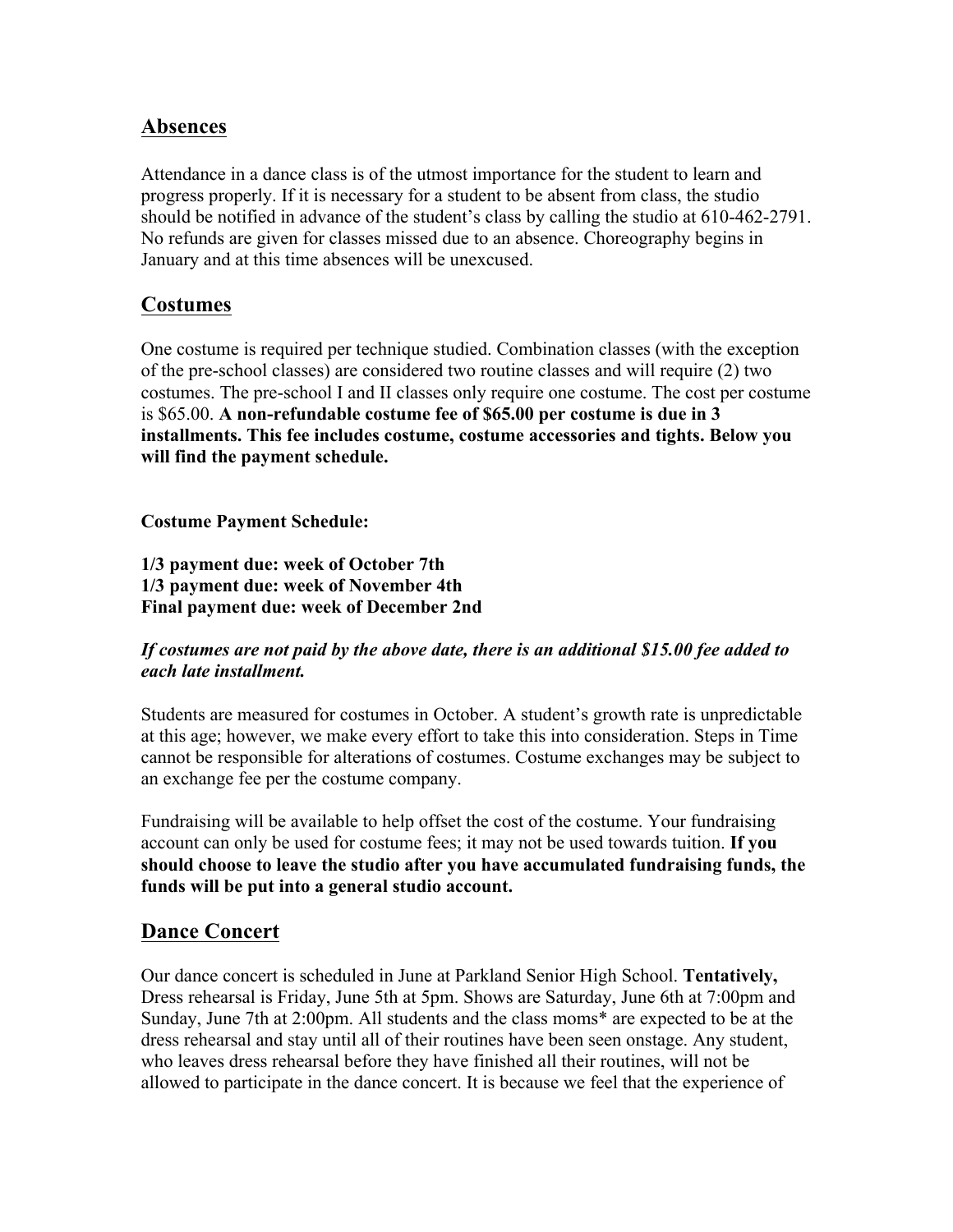correct stage procedures and performances are an essential part of your child's dance study that we present a dance concert.

\*Class Moms are an important part of the success of our concert. Class Moms are responsible for the students during the dress rehearsal as well as each of the concerts. A sign-up sheet will be posted one month prior to the concert and moms are asked to volunteer for the dress rehearsal and one of the performances. It is the policy of the venue and Steps in Time that students are not to be left unattended backstage.

## **Holidays**

The studio will be closed the following days:

| $\bullet$ | Wed., Nov. 27th, 2019 through Monday, Dec. 2nd 2019 | <b>Thanksgiving</b>   |
|-----------|-----------------------------------------------------|-----------------------|
|           | (Classes resume Tues., Dec. 3rd 2019)               |                       |
| $\bullet$ | Sun., Dec. 22nd 2019 through Sat. Jan. 4th 2020     | <b>Winter Holiday</b> |
|           | (Classes resume Sun. Jan. 5th 2020)                 |                       |
| $\bullet$ | Wed., April 8th, 2020 through Mon. April 13th, 2020 | <b>Spring Holiday</b> |
|           | (Classes resume Tues. April 14th, 2020)             |                       |
| $\bullet$ | Sat. May 23rd, 2020 through Mon., May 25th, 2020    | <b>Memorial Day</b>   |
|           | (Classes resume on Tuesday, May 26th, 2020)         |                       |

## **Class Observation**

We do not allow parents to observe the dance classes because we feel it deters from the learning process, therefore, we have an observation week where we invite parents to come in and observe their son/daughter's dance class. The observation week will be held **Sunday, March 15th through Saturday, March 21st**.

## **Inclement Weather**

In case of inclement weather, classes may be canceled. Please do not assume that classes will be canceled if the schools are closed. Information will be available on our website, stepsintimedance.com and our facebook and Instagram page. Also, you can call the Steps in Time studio number and a message will be on the voicemail at 610-462-2791.

One (1) make-up class will be given for every two(2) inclement weather cancellations. Make-ups will be given as a class and will be scheduled based on studio availability. There will not be an adjustment made with the tuition. Tuition is expected to be paid regardless of classes canceled.